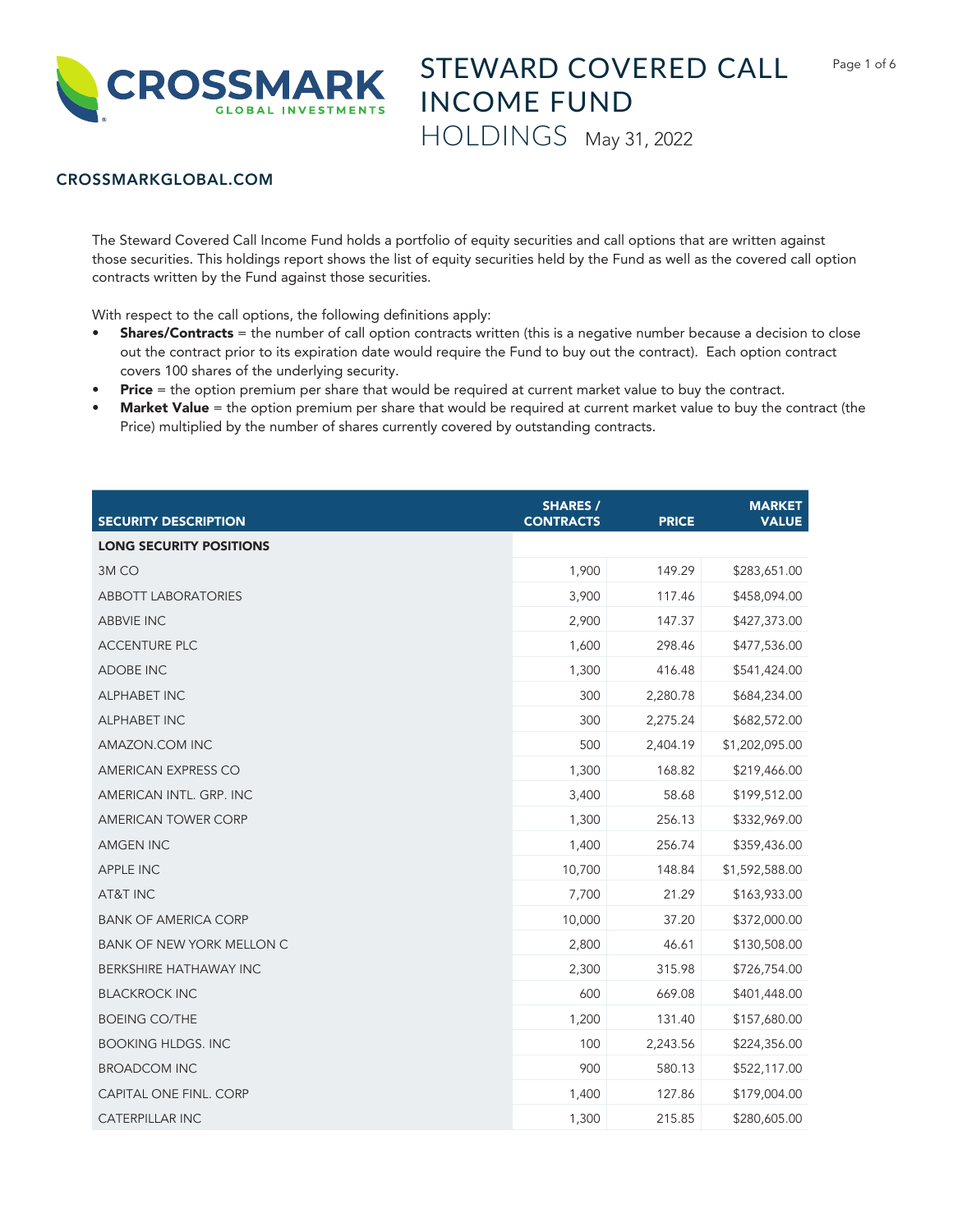| <b>SECURITY DESCRIPTION</b>      | <b>SHARES /</b><br><b>CONTRACTS</b> | <b>PRICE</b> | <b>MARKET</b><br><b>VALUE</b> |
|----------------------------------|-------------------------------------|--------------|-------------------------------|
| <b>CHARLES SCHWAB CORP/THE</b>   | 2,900                               | 70.10        | \$203,290.00                  |
| <b>CHARTER COMMS. INC</b>        | 400                                 | 506.93       | \$202,772.00                  |
| <b>CHEVRON CORP</b>              | 2,700                               | 174.66       | \$471,582.00                  |
| CISCO SYS. INC                   | 8,100                               | 45.05        | \$364,905.00                  |
| <b>CITIGROUP INC</b>             | 2,500                               | 53.41        | \$133,525.00                  |
| COCA-COLA CO/THE                 | 8,800                               | 63.38        | \$557,744.00                  |
| COLGATE-PALMOLIVE CO             | 3,400                               | 78.81        | \$267,954.00                  |
| <b>COMCAST CORP</b>              | 5,800                               | 44.28        | \$256,824.00                  |
| <b>CONOCOPHILLIPS</b>            | 2,900                               | 112.36       | \$325,844.00                  |
| <b>COSTCO WHOLESALE CORP</b>     | 1,100                               | 466.22       | \$512,842.00                  |
| <b>CVS HEALTH CORP</b>           | 2,900                               | 96.75        | \$280,575.00                  |
| <b>DANAHER CORP</b>              | 1,900                               | 263.82       | \$501,258.00                  |
| DOW INC                          | 3,400                               | 67.98        | \$231,132.00                  |
| <b>DUKE ENERGY CORP</b>          | 2,700                               | 112.52       | \$303,804.00                  |
| DUPONT DE NEMOURS INC            | 1,700                               | 67.85        | \$115,345.00                  |
| ELI LILLY & CO                   | 1,400                               | 313.44       | \$438,816.00                  |
| EMERSON ELEC. CO                 | 2,900                               | 88.66        | \$257,114.00                  |
| <b>EXELON CORP</b>               | 6,000                               | 49.15        | \$294,900.00                  |
| <b>EXXON MOBIL CORP</b>          | 5,900                               | 96.00        | \$566,400.00                  |
| <b>FEDEX CORP</b>                | 900                                 | 224.58       | \$202,122.00                  |
| FORD MOTOR CO                    | 6,700                               | 13.68        | \$91,656.00                   |
| <b>GENERAL DYNAMICS CORP</b>     | 1,400                               | 224.91       | \$314,874.00                  |
| <b>GENERAL MOTORS CO</b>         | 2,800                               | 38.68        | \$108,304.00                  |
| <b>GILEAD SCIENCES INC</b>       | 3,500                               | 64.85        | \$226,975.00                  |
| <b>GOLDMAN SACHS GRP. INC/TH</b> | 800                                 | 326.85       | \$261,480.00                  |
| HOME DEPOT INC/THE               | 1,500                               | 302.75       | \$454,125.00                  |
| HONEYWELL INTL. INC              | 1,800                               | 193.62       | \$348,516.00                  |
| <b>INTEL CORP</b>                | 5,200                               | 44.42        | \$230,984.00                  |
| INTERNATIONAL BUSINESS MA        | 1,500                               | 138.84       | \$208,260.00                  |
| JPMORGAN CHASE & CO              | 3,500                               | 132.23       | \$462,805.00                  |
| KRAFT HEINZ CO/THE               | 1,800                               | 37.83        | \$68,094.00                   |
| LINDE PLC                        | 1,300                               | 324.68       | \$422,084.00                  |
| LOCKHEED MARTIN CORP             | 700                                 | 440.11       | \$308,077.00                  |
| LOWE'S COS INC                   | 1,700                               | 195.30       | \$332,010.00                  |
| MASTERCARD INC                   | 1,100                               | 357.87       | \$393,657.00                  |
| MCDONALD'S CORP                  | 1,800                               | 252.21       | \$453,978.00                  |
| MEDTRONIC PLC                    | 3,900                               | 100.15       | \$390,585.00                  |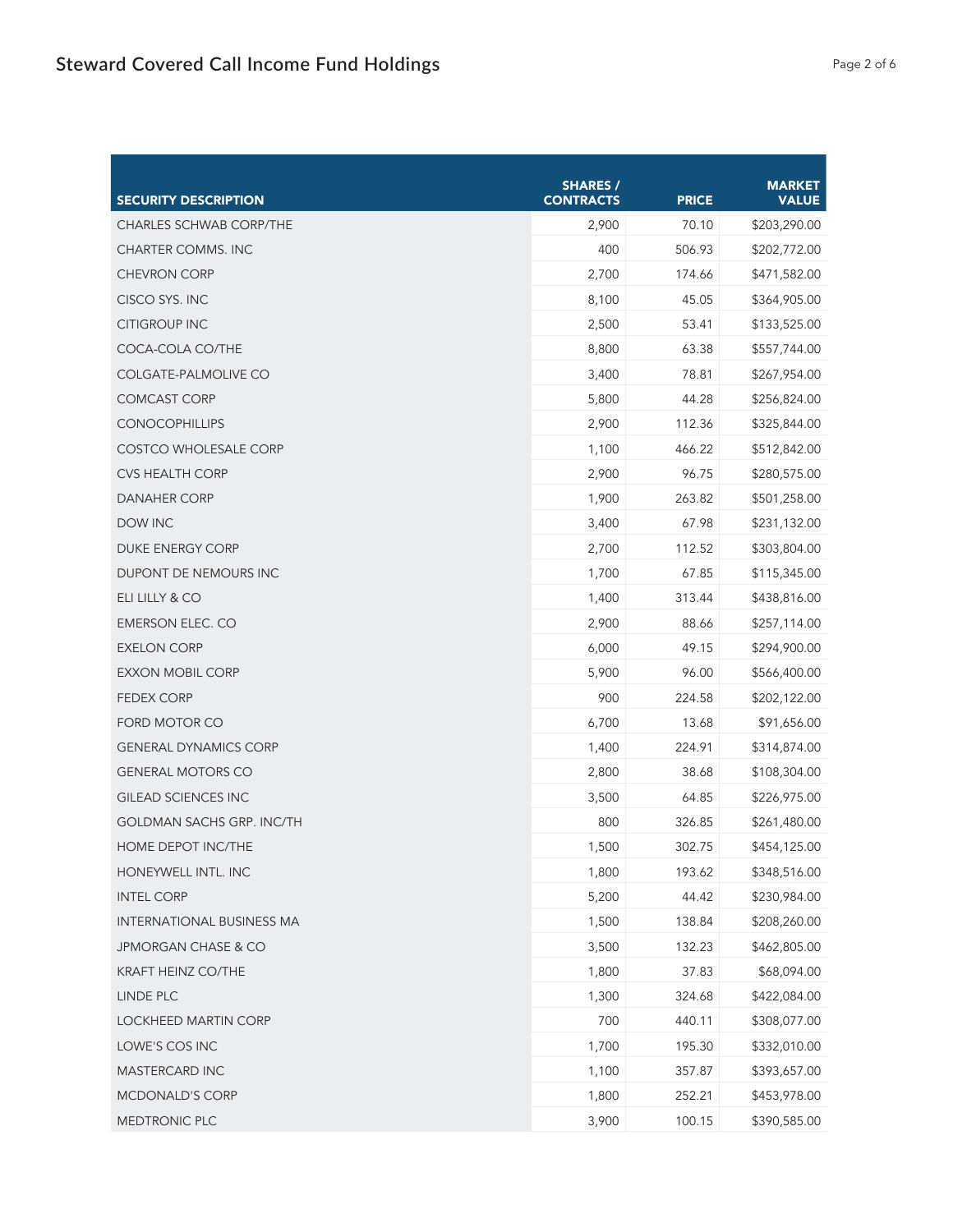| <b>SECURITY DESCRIPTION</b>        | <b>SHARES /</b><br><b>CONTRACTS</b> | <b>PRICE</b> | <b>MARKET</b><br><b>VALUE</b> |
|------------------------------------|-------------------------------------|--------------|-------------------------------|
| <b>META PLATFORMS INC</b>          | 2,400                               | 193.64       | \$464,736.00                  |
| <b>METLIFE INC</b>                 | 5,100                               | 67.39        | \$343,689.00                  |
| MICROSOFT CORP                     | 5,800                               | 271.87       | \$1,576,846.00                |
| <b>MONDELEZ INTL. INC</b>          | 3,600                               | 63.56        | \$228,816.00                  |
| <b>MORGAN STANLEY</b>              | 2,500                               | 86.14        | \$215,350.00                  |
| <b>NETFLIX INC</b>                 | 1,200                               | 197.44       | \$236,928.00                  |
| NEXTERA ENERGY INC                 | 4,700                               | 75.69        | \$355,743.00                  |
| NI FDS TREAS PORT PREMIER          | 471,734                             | 100.00       | \$471,733.90                  |
| <b>NIKE INC</b>                    | 2,600                               | 118.85       | \$309,010.00                  |
| NVIDIA CORP                        | 3,600                               | 186.72       | \$672,192.00                  |
| ORACLE CORP                        | 2,800                               | 71.92        | \$201,376.00                  |
| PAYPAL HLDGS. INC                  | 2,400                               | 85.21        | \$204,504.00                  |
| PEPSICO INC                        | 3,100                               | 167.75       | \$520,025.00                  |
| <b>PROCTER &amp; GAMBLE CO/THE</b> | 4,000                               | 147.88       | \$591,520.00                  |
| <b>QUALCOMM INC</b>                | 2,000                               | 143.22       | \$286,440.00                  |
| RAYTHEON TECHS. CORP               | 3,499                               | 95.12        | \$332,824.88                  |
| <b>SALESFORCE INC</b>              | 1,900                               | 160.24       | \$304,456.00                  |
| SIMON PROP. GRP. INC               | 1,600                               | 114.65       | \$183,440.00                  |
| SOUTHERN CO/THE                    | 5,900                               | 75.66        | \$446,394.00                  |
| <b>STARBUCKS CORP</b>              | 3,500                               | 78.50        | \$274,750.00                  |
| <b>TARGET CORP</b>                 | 1,100                               | 161.88       | \$178,068.00                  |
| <b>TESLA INC</b>                   | 900                                 | 758.26       | \$682,434.00                  |
| <b>TEXAS INSTRUMENTS INC</b>       | 2,300                               | 176.76       | \$406,548.00                  |
| <b>T-MOBILE US INC</b>             | 2,600                               | 133.29       | \$346,554.00                  |
| UNION PACIFIC CORP                 | 1,600                               | 219.78       | \$351,648.00                  |
| UNITED PARCEL SERV. INC            | 1,100                               | 182.25       | \$200,475.00                  |
| <b>US BANCORP</b>                  | 4,100                               | 53.07        | \$217,587.00                  |
| <b>VERIZON COMMS. INC</b>          | 5,700                               | 51.29        | \$292,353.00                  |
| VISA INC                           | 2,400                               | 212.17       | \$509,208.00                  |
| <b>WALGREENS BOOTS ALLIANCE</b>    | 1,400                               | 43.83        | \$61,362.00                   |
| <b>WALMART INC</b>                 | 2,300                               | 128.63       | \$295,849.00                  |
| WALT DISNEY CO/THE                 | 2,500                               | 110.44       | \$276,100.00                  |
| WARNER BROS DISCOVERY INC          | 1,112                               | 18.45        | \$20,516.40                   |
| <b>WELLS FARGO &amp; CO</b>        | 4,700                               | 45.77        | \$215,119.00                  |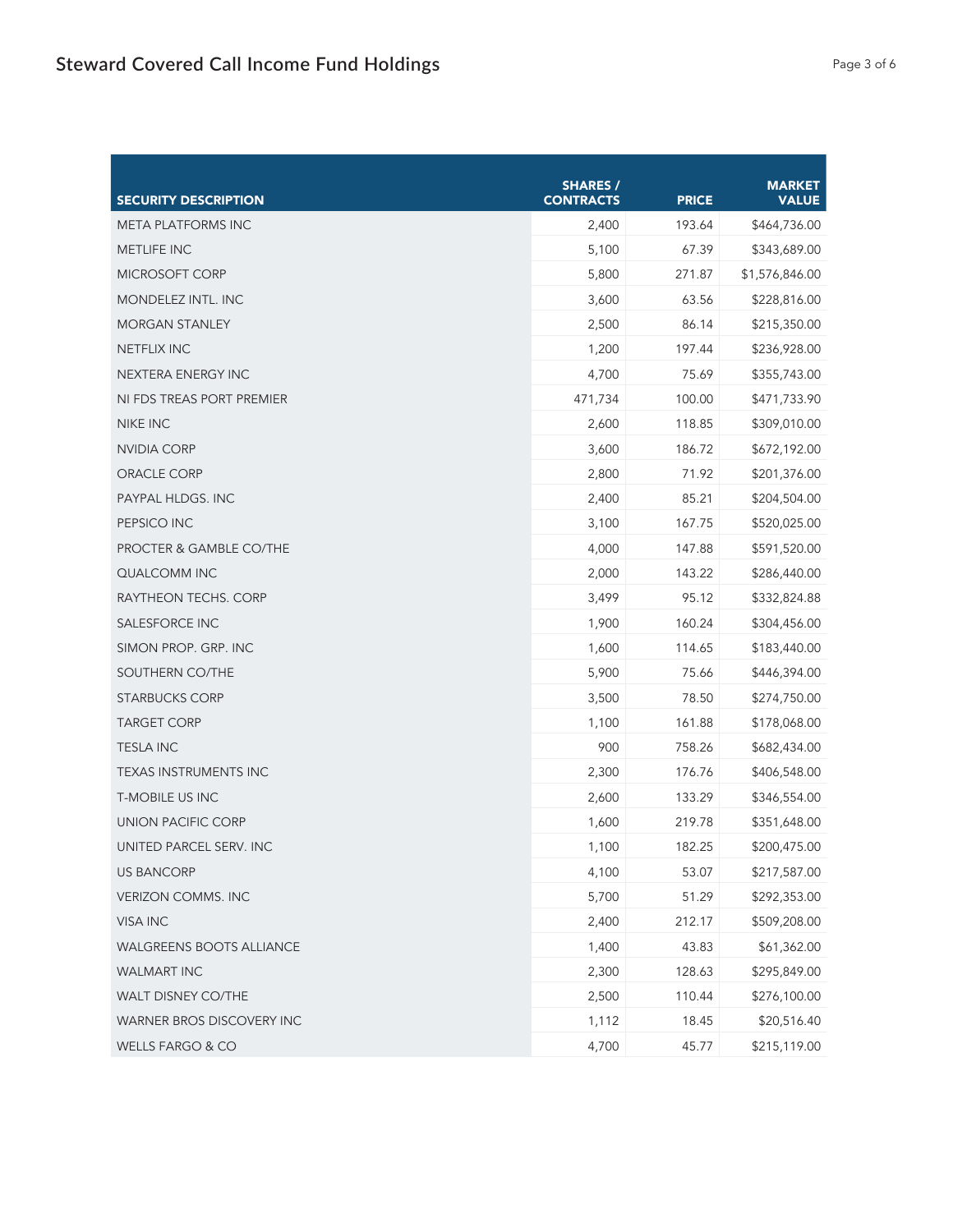| <b>SECURITY DESCRIPTION</b>         | <b>SHARES /</b><br><b>CONTRACTS</b> | <b>PRICE</b> | <b>MARKET</b><br><b>VALUE</b> |
|-------------------------------------|-------------------------------------|--------------|-------------------------------|
| <b>COVERED CALL OPTIONS WRITTEN</b> |                                     |              |                               |
| 3M <sub>CO</sub>                    | $-15$                               | 5.00         | $-$7,500.00$                  |
| <b>ABBOTT LABORATORIES</b>          | $-35$                               | 7.00         | $-$24,500.00$                 |
| ABBVIE INC.                         | $-25$                               | 3.83         | $-$9,562.50$                  |
| <b>ACCENTURE LIMITED</b>            | $-12$                               | 10.35        | $-$12,420.00$                 |
| <b>ADOBE SYSTEMS INCORPORATED</b>   | $-10$                               | 23.38        | $-$ \$23,375.00               |
| <b>AMAZON COM</b>                   | $-1$                                | 117.55       | $-$11,755.00$                 |
| <b>AMERICAN EXPRESS</b>             | $-10$                               | 7.78         | $-$7,775.00$                  |
| AMERICAN INTERNATIONAL GROUP        | $-30$                               | 1.73         | $-$ \$5,190.00                |
| AMERICAN TOWER CORP.                | $-10$                               | 17.85        | $-$17,850.00$                 |
| AMGEN                               | -8                                  | 19.18        | $-$15,340.00$                 |
| <b>APPLE INC</b>                    | $-80$                               | 6.60         | $-$52,800.00$                 |
| AT&T INC                            | $-45$                               | 2.00         | $-$9,000.00$                  |
| <b>BANK OF AMERICA CORP</b>         | $-85$                               | 1.83         | $-$15,512.50$                 |
| <b>BANK OF NEW YORK MELLON CORP</b> | $-17$                               | 2.47         | $-$4,199.00$                  |
| <b>BERKSHIRE HATHAWAY INC</b>       | $-10$                               | 8.50         | $-$ \$8,500.00                |
| <b>BLACKROCK INC</b>                | $-3$                                | 51.25        | $-$15,375.00$                 |
| <b>BOEING CO</b>                    | $-10$                               | 8.47         | $-$ \$8,470.00                |
| <b>CAPITAL ONE FINANCIAL</b>        | $-10$                               | 9.78         | $-$9,780.00$                  |
| <b>CATERPILLAR INC</b>              | $-10$                               | 7.17         | $-$7,170.00$                  |
| <b>CHARLES SCHWAB</b>               | $-20$                               | 5.90         | $-$11,800.00$                 |
| <b>CHARTER COMMUNICATIONS INC</b>   | $-1$                                | 60.10        | $-$6,010.00$                  |
| <b>CHEVRON CORPORATION</b>          | $-20$                               | 7.90         | $-$15,800.00$                 |
| CISCO SYSTEMS, INC                  | $-70$                               | 1.09         | $-$7,595.00$                  |
| <b>CITIGROUP INC</b>                | $-20$                               | 2.45         | $-$4,900.00$                  |
| COCA COLA CO                        | $-70$                               | 1.61         | $-$11,270.00$                 |
| <b>COLGATE PALMOLIVE</b>            | $-30$                               | 2.75         | $-$ \$8,250.00                |
| COMCAST CORP. CL A                  | $-50$                               | 2.78         | $-$13,900.00$                 |
| <b>CONOCOPHILLIPS</b>               | $-15$                               | 14.05        | $-$21,075.00$                 |
| COSTCO WHOLESALE CORP               | $-5$                                | 16.48        | $-$ \$8,237.50                |
| <b>CVS CORPORATION</b>              | $-25$                               | 1.75         | $-$4,375.00$                  |
| <b>DANAHER CORP</b>                 | $-15$                               | 16.90        | $-$ \$25,350.00               |
| DISNEY (WALT) CO.                   | $-20$                               | 3.65         | $-$7,300.00$                  |
| DOW CHEMICAL INC                    | $-25$                               | 4.88         | $-$12,200.00$                 |
| DUKE ENERGY CORP                    | $-20$                               | 4.70         | $-$9,400.00$                  |
| <b>DUPONT</b>                       | $-12$                               | 2.27         | $-$2,724.00$                  |
| ELI LILLY & CO                      | $-10$                               | 18.50        | $-$18,500.00$                 |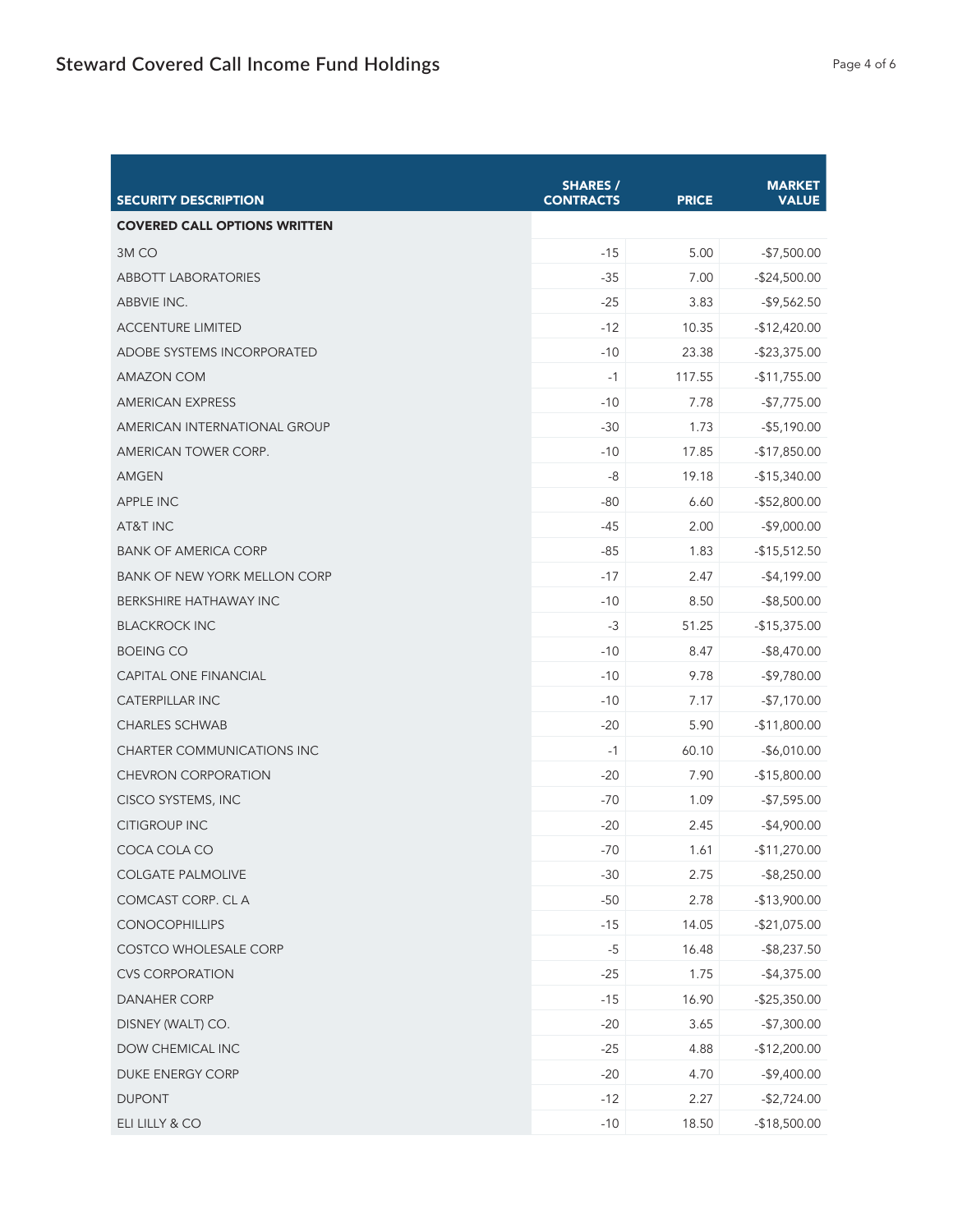| <b>SECURITY DESCRIPTION</b>    | <b>SHARES /</b><br><b>CONTRACTS</b> | <b>PRICE</b> | <b>MARKET</b><br><b>VALUE</b> |
|--------------------------------|-------------------------------------|--------------|-------------------------------|
| <b>EMERSON ELECTRIC CO</b>     | $-25$                               | 2.83         | $-$7,062.50$                  |
| <b>EXELON CORP</b>             | $-50$                               | 2.20         | $-$11,000.00$                 |
| EXXON MOBIL CORPORATION        | $-50$                               | 2.65         | $-$13,250.00$                 |
| <b>FEDEX CORPORATION</b>       | $-5$                                | 16.45        | $-$ \$8,225.00                |
| <b>FORD MOTOR CO</b>           | $-50$                               | 0.99         | $-$4,950.00$                  |
| <b>GENERAL DYNAMICS</b>        | $-10$                               | 8.20         | $-$ \$8,200.00                |
| <b>GENERAL MOTORS</b>          | $-20$                               | 3.11         | $-$6,220.00$                  |
| <b>GILEAD SCIENCES INC</b>     | $-30$                               | 2.85         | $-$ \$8,550.00                |
| <b>GOLDMAN SACHS GROUP INC</b> | $-4$                                | 19.06        | $-$7,624.00$                  |
| GOOGLE INC.                    | $-1$                                | 108.15       | $-$10,815.00$                 |
| HOME DEPOT INC                 | $-10$                               | 8.30         | $-$ \$8,300.00                |
| HONEYWELL INTERNATIONAL INC    | $-15$                               | 4.00         | $-$6,000.00$                  |
| <b>INTEL CORP.</b>             | $-36$                               | 1.65         | $-$ \$5,940.00                |
| <b>JP MORGAN CHASE</b>         | $-30$                               | 9.33         | $-$27,975.00$                 |
| <b>KRAFT HEINZ</b>             | $-10$                               | 0.20         | $-$200.00$                    |
| LINDE PLC                      | $-10$                               | 22.00        | $-$22,000.00$                 |
| <b>LOCKHEED MARTIN</b>         | $-5$                                | 5.50         | $-$2,750.00$                  |
| LOWE'S COMPANIES               | $-15$                               | 3.65         | $-$5,475.00$                  |
| <b>MASTERCARD INC</b>          | $-6$                                | 15.30        | $-$9,180.00$                  |
| <b>MCDONALDS CORP</b>          | $-15$                               | 12.93        | $-$19,387.50$                 |
| <b>MEDTRONIC INC</b>           | $-30$                               | 0.41         | $-$1,230.00$                  |
| <b>META PLATFORMS INC</b>      | $-20$                               | 11.36        | $-$22,720.00$                 |
| <b>METLIFE INC</b>             | $-45$                               | 3.10         | $-$13,950.00$                 |
| MICROSOFT CORPORATION          | $-50$                               | 10.15        | $-$50,750.00$                 |
| <b>MONDELEZ INTL</b>           | $-30$                               | 1.83         | $-$5,475.00$                  |
| <b>MORGAN STANLEY</b>          | $-20$                               | 2.24         | $-$4,480.00$                  |
| <b>NETFLIX INC</b>             | $-10$                               | 14.18        | $-$14,180.00$                 |
| <b>NEXTERA</b>                 | $-40$                               | 2.84         | $-$11,360.00$                 |
| NIKE INC                       | $-20$                               | 9.25         | $-$18,500.00$                 |
| <b>NVIDIA CORPORATIONS</b>     | $-30$                               | 3.98         | $-$11,925.00$                 |
| ORACLE CORP                    | $-25$                               | 3.83         | $-$9,562.50$                  |
| PAYPAL HOLDINGS INC            | $-20$                               | 3.65         | $-$7,300.00$                  |
| PEPSICO INC                    | $-25$                               | 4.35         | $-$10,875.00$                 |
| PROCTER & GAMBLE CO            | $-35$                               | 3.40         | $-$11,900.00$                 |
| QUALCOMM INC                   | $-15$                               | 9.48         | $-$14,220.00$                 |
| RAYTHEON TECHNOLOGIES          | $-25$                               | 4.85         | $-$12,125.00$                 |
| SALESFORCE COM                 | $-10$                               | 7.10         | $-$7,100.00$                  |